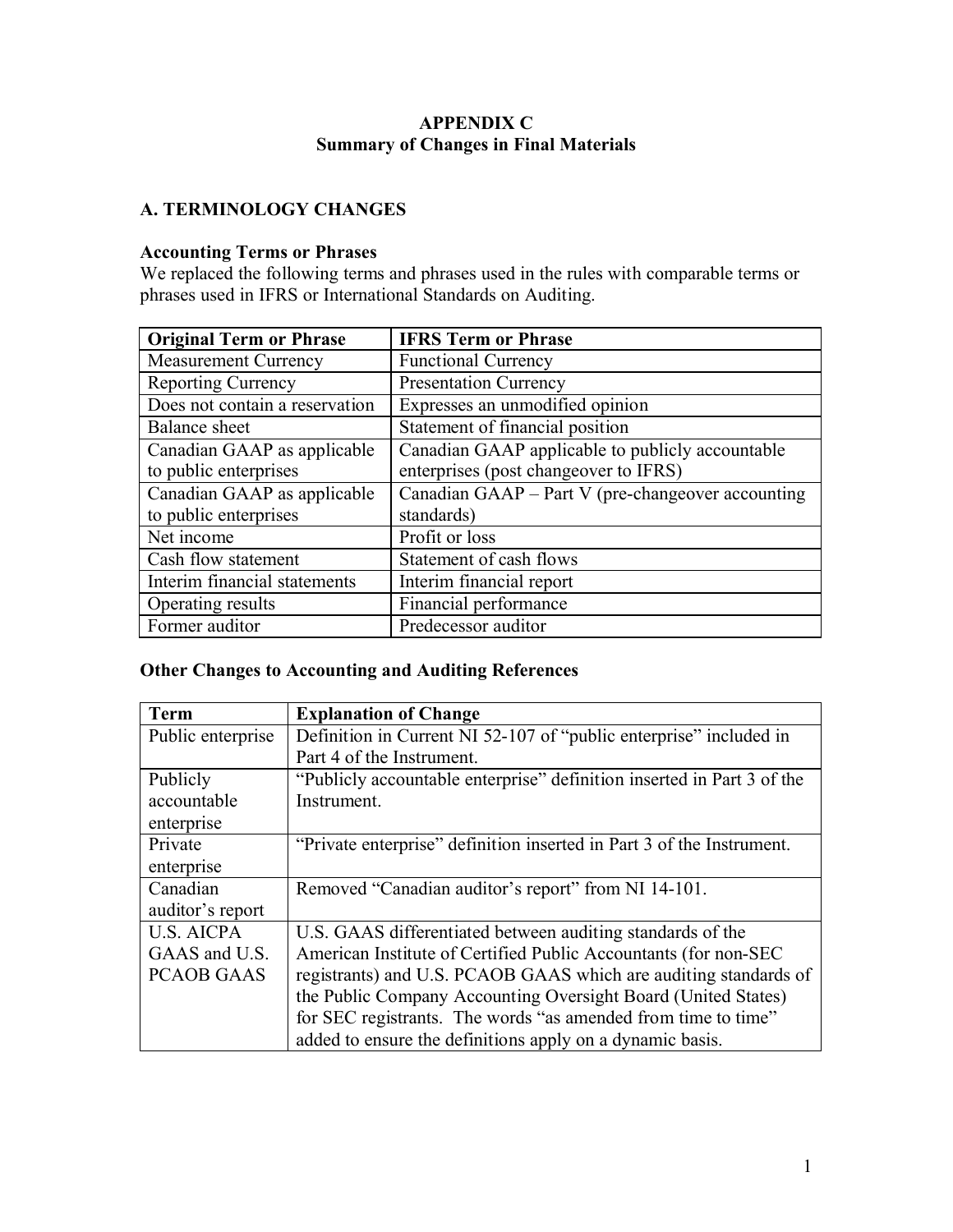| <b>Term</b>             | <b>Explanation of Change</b>                                              |
|-------------------------|---------------------------------------------------------------------------|
| <b>IFRS</b>             | Definition of IFRS inserted into NI 14-101 as follows:                    |
|                         | "IFRS" means the standards and interpretations adopted by the             |
|                         | International Accounting Standards Board, as amended from time to         |
|                         | time;                                                                     |
|                         |                                                                           |
| International           | Definition of International Standards on Auditing inserted into NI        |
| Standards on            | $14-101$ as follows:                                                      |
| Auditing                |                                                                           |
|                         | "International Standards on Auditing" means auditing standards set        |
|                         | by the International Auditing and Assurance Standards Board, as           |
|                         | amended from time to time.                                                |
| Financial               | "Financial statements" inserted into definitions in Part 1 of the         |
| statements              | Instrument and includes interim financial reports (IFRS reference) to     |
|                         | be consistent with NI 51-102.                                             |
| Annual financial        | Instrument revised to be applicable to all financial statements           |
| statements,             | (includes annual and interims) and pro <i>forma</i> financial statements. |
| interim financial       |                                                                           |
| reports, and <i>pro</i> |                                                                           |
| forma financial         |                                                                           |
| statements              |                                                                           |

# **B. OTHER CHANGES**

#### **Explanation of Change**

Identification of accounting principles – Removed the requirement to identify accounting principles used to prepare financial statements. The following requirements created:

- o Issuers must make an unreserved statement of compliance with IFRS in the notes to the annual financial statements and an unreserved statement of compliance with IAS 34 in its interim financial report.
- o Auditors' reports must be in the form specified by Canadian GAAS for financial statements prepared in accordance with a fair presentation framework and refer to IFRS.

Same core subject matter – Foreign issuers currently are permitted to use accounting principles that cover substantially the "same core subject matter as Canadian GAAP". Removed "same core subject matter" exemptions.

Identification of auditing standards – Audit reports on financial statements audited in accordance with U.S. AICPA GAAS, U.S. PCAOB GAAS and International Standards on Auditing must identify the auditing standards used to conduct the audit and the accounting principles used to prepare the financial statements.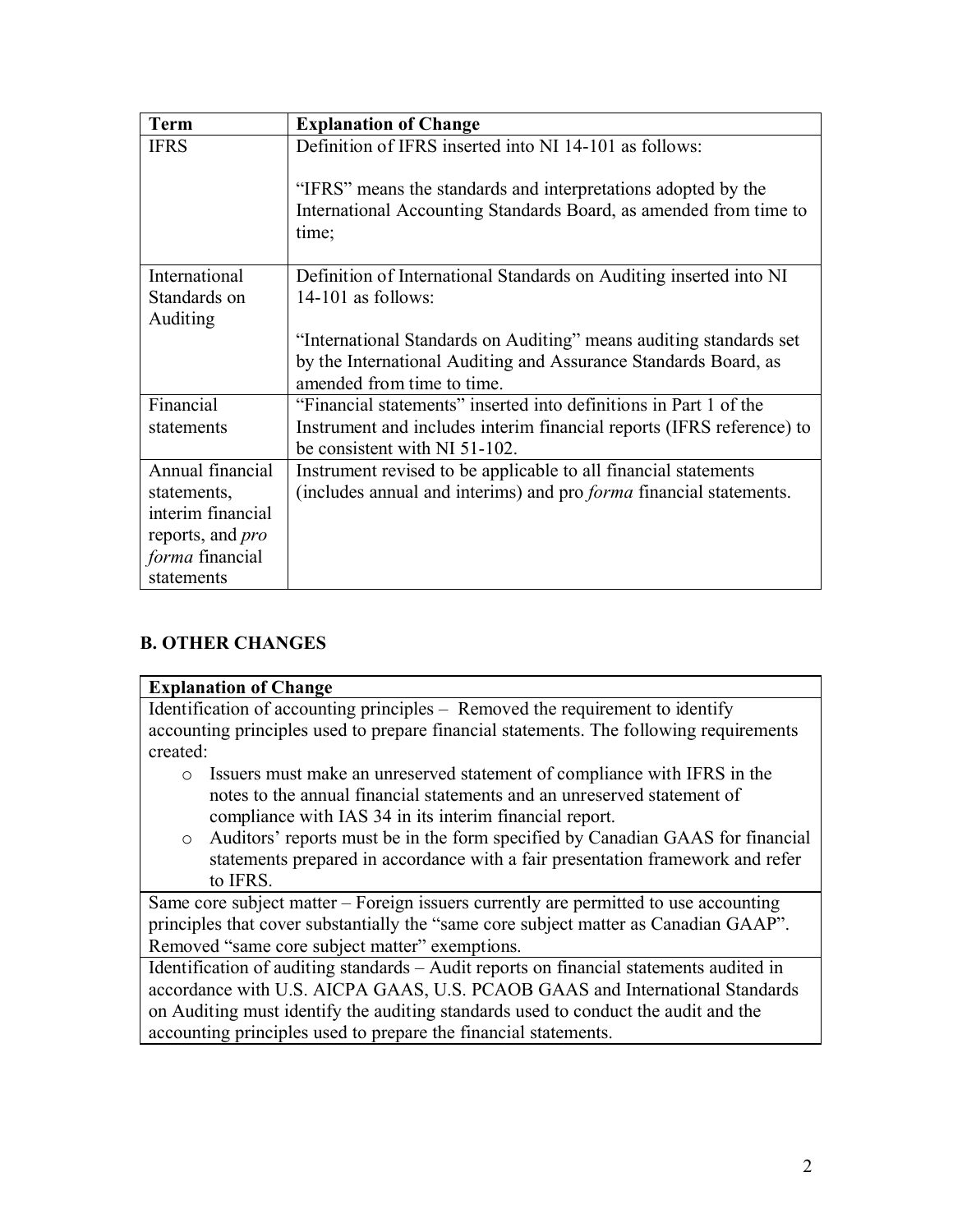#### **Explanation of Change**

Applicability to registrants – Subsection 3.2(3) and (4) of the Instrument added so that financial statements filed pursuant to NI 31-103 must be prepared in accordance Canadian GAAP applicable to publicly accountable enterprises except that any investments in subsidiaries, jointly controlled entities and associates must be accounted for as specified for separate financial statements in IAS 27. For financial statements, registrants must include a statement disclosing the framework and a description of the framework.

Presentation currency – Must be prominently displayed in the financial statements – previously was required to be disclosed on the face page of the financial statements or notes unless prepared in accordance with Canadian GAAP and the reporting currency is the Canadian dollar. IFRS requires disclosure.

Predecessor auditor's reports – If an issuer or registrant has changed its auditor and that comparative period(s) is audited by a predecessor auditor, must provide the predecessor auditor's report on the comparative periods. Alternatively, except in the case of a prospectus or take-over bid circular, the new auditor's report may refer to the predecessor auditor's report on the comparative periods.

Acceptable Accounting Principles for SEC Issuers –Eliminated reconciliation from U.S. GAAP to Canadian GAAP for an SEC issuer reporting in accordance with U.S. GAAP who has previously filed financial statements prepared in accordance with Canadian GAAP.

Acquisition statements:

o Permitted GAAPs are Canadian GAAP applicable to publicly accountable enterprises, IFRS, U.S. GAAP, SEC accounting principles for foreign private issuers, Canadian GAAP applicable to private enterprises (which is accounting standards for private enterprises in Part II of the Handbook) with specified conditions, and designated foreign issuer accounting principles.

o Canadian GAAP applicable to private enterprises is permitted if

- the acquisition statements consolidate any subsidiaries and account for significantly influenced investees and joint ventures using the equity method,

- financial statements for the business were not previously prepared using the other accounting principles permitted for acquisition statements,

- the acquisition statements are accompanied by a notice

- identifying the accounting principles used,

- stating that Canadian GAAP applicable to private enterprises differ from Canadian GAAP applicable to publicly accountable enterprise,

- indicating that the *pro forma* financial statements include adjustments relating to the business and present *pro forma* information prepared using accounting policies that are consistent with the issuer's GAAP, and

- in the case of an issuer that is not a venture issuer and is not an IPO venture issuer, accompanied by a reconciliation to the issuer's GAAP and a description of material differences between the issuer's GAAP and the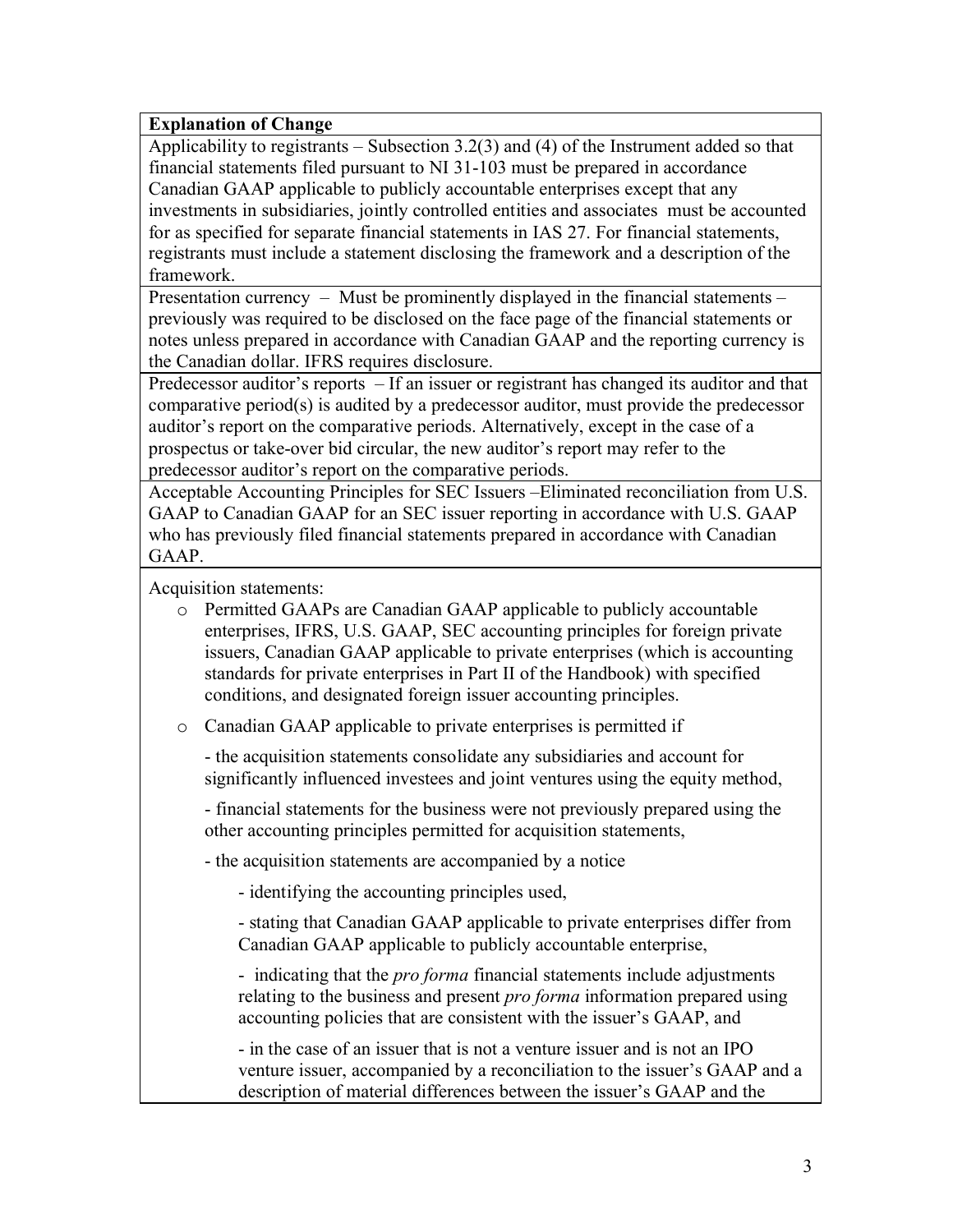#### **Explanation of Change**

accounting principles used, as well as material inputs or assumptions.

- o Added requirements related to the financial reporting frameworks for acquisition statements that are an operating statement for an oil and gas property that is an acquired business or a business to be acquired, and for carve-out financial statements.
- o Removed the option to prepare acquisition statements using accounting principles that cover substantially the "same core subject matter as Canadian GAAP".

Acceptable Accounting Principles for SEC Issuers –Subsection 4.7(2) applies if an SEC issuer changes from Canadian GAAP to U.S. GAAP in 2010. Reconciliation for a oneyear period required in this case.

*Pro forma* financial statements – Clarified that generally the accounting policies used to prepare *pro forma* financial statements must be consistent with the issuer's GAAP. If the accounting principles used to prepare an issuer's most recent annual financial statements differ from the accounting principles used to prepare the issuer's most recent interim financial report, the *pro forma* financial statements may be prepared using the accounting policies that are consistent with those used to prepare the interim financial report.

Option for early transition to IFRS – Issuers and registrants provided option to transition to IFRS for a financial year that begins before January 1, 2011 if the immediately preceding financial year ends no earlier than December 21, 2010.

Option to delay transition to IFRS for qualifying entities – Where permitted by Canadian GAAP to apply Part V of the Handbook, those entities which have activities subject to rate regulation (as defined in Part V of the Handbook) provided with the option of delaying their transition to IFRS for up to one year.

# **C. HOUSEKEEPING CHANGES**

### **Explanation of Change**

"Alternative credit support" inserted into the definitions related to credit support in NI 52-107. The credit support section does not currently refer both to the possibility that either the subsidiary entity or the parent can be a guarantor and the requirement that the appropriate entity submit financial statements. This section is revised to reflect current practices.

"Accounting principles" definition revised from "mean a body of accounting principles that are generally accepted…" to "mean a body of principles relating to accounting that are generally accepted….". This is required to avoid the circularity of using "accounting principles" to define the same expression.

"Acquisition statements" definition expanded to make reference to all the rules where they are required.

"Inter-dealer bond broker" definition reference to "Investment Dealers Association"